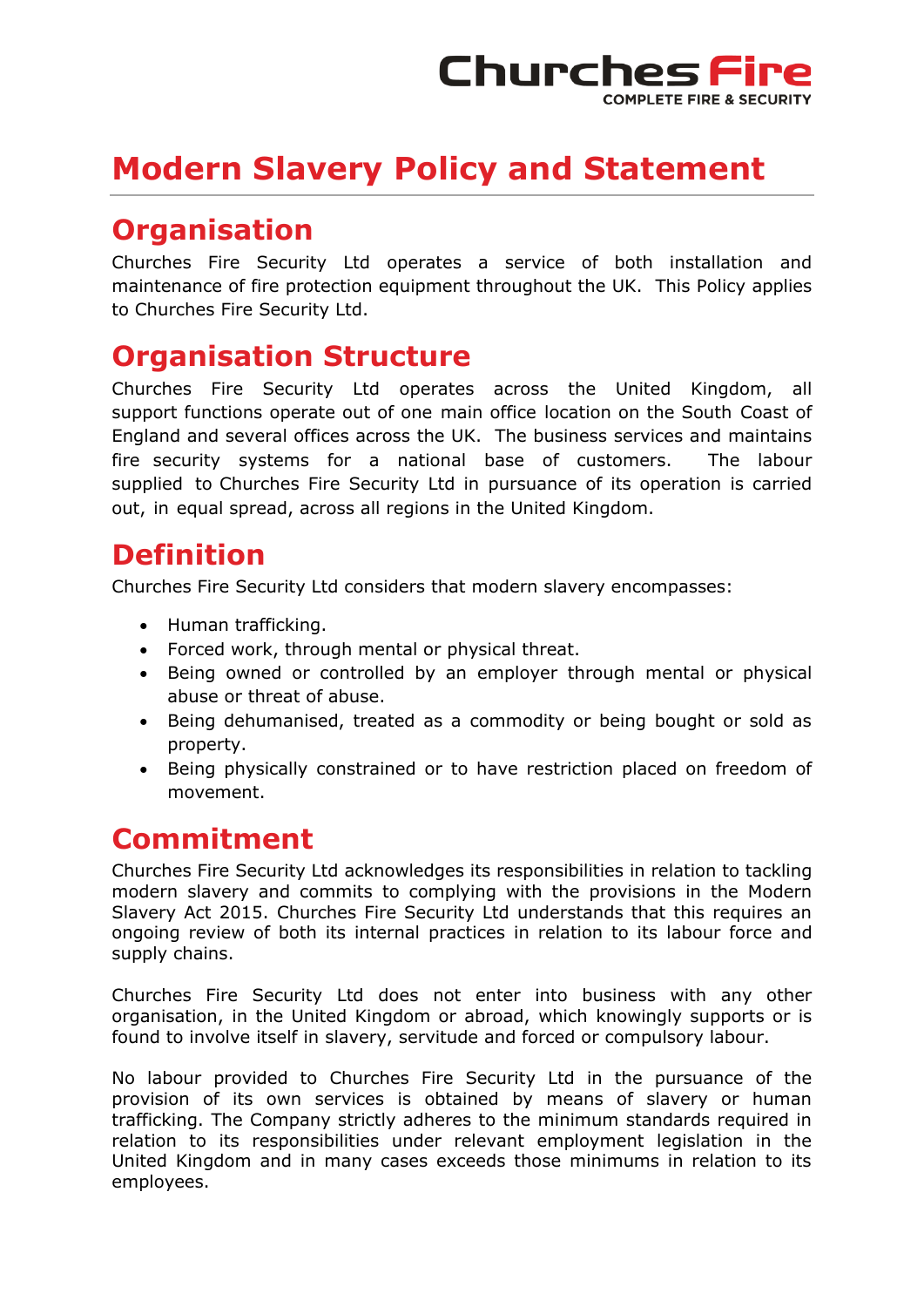

# **Supply Chain**

The products Churches Fire Security Ltd uses in the course of our duties are sourced from UK distribution companies who have been vetted through our onboarding of supplier process. Each supplier of product and/or services (such as any sub-contractors) are requested to have in place a policy and understanding of issues surrounding anti-slavery and human trafficking and how to help tackle this global problem.

We undertake all reasonable and practical steps, to ensure that our standards are being implemented throughout the businesses of our suppliers and that legislation and regulations are complied with. We will assess any instances of non-compliance on a case-by-case basis and will then tailor remedial action appropriately. We will only trade with those who fully comply with this policy or those who are taking verifiable steps towards compliance.

### **Potential Exposure**

In general Churches Fire Security Ltd considers its exposure to slavery/human trafficking to be relatively limited. Nonetheless, it has taken steps to ensure that such practices do not take place in its business or the business of any organisation that supplies goods and/or services to it.

### **Considerations**

We carry out due diligence processes in relation to ensuring slavery and/ or human trafficking does not take pace in its organisation or supply chain, including regular reviews of the controls of suppliers. We have not, to our knowledge, conducted any business with another organisation which has been found to have involved itself with modern slavery.

In accordance with section 54(4) of the Modern Slavery Act 2015, Churches Fire Security Ltd has taken the following steps to ensure that modern slavery is not taking place:

- The implementation of efficient HR, recruitment and employment policies and procedures which comply with UK law.
- Lead by example by conducting thorough security screening on all employees and appropriate checks on recruitment agencies and suppliers to ensure we know who is working for us.
- Operate an open and transparent Grievance Policy and Procedure for all employees of the business.
- Conduct a questionnaire regarding Modern Slavery with all new vendors on agree Terms of Business.
- Implemented measures including annual review of all vendors and their modern slavery statements.